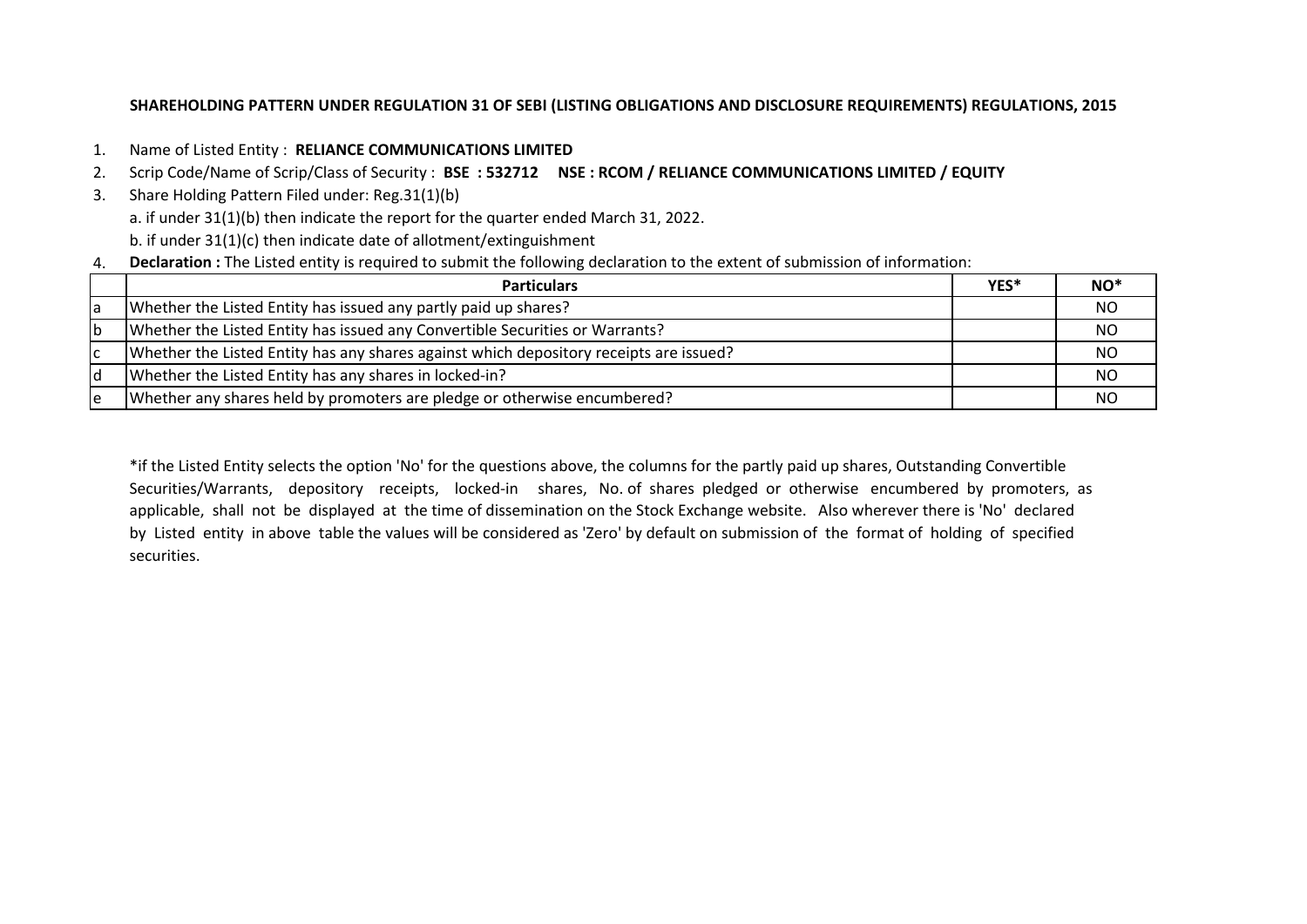## **Table I - Summary Statement holding of specified securities**

| Categ<br>ory | Category of<br>Shareholder                      | No. of<br>Share-<br>holders | No. of fully<br>paid up equity<br>shares held | No. of<br>Partly<br>paid-up<br>equity<br>shares<br>held | No. of<br><b>Shares</b><br><b>Underlying</b><br><b>Depository</b><br>Receipts | <b>Shares Held</b> | as a % of total securities<br>no of shares<br>(Calculated as<br>per SCRR<br>1957) |                      |              | Total Nos. of Shareholding Number of Voting Rights held in each class of<br>No of Voting Rights | <b>Total as</b><br>a % of<br>$(A+B+C)$ | No. of Shares<br><b>Underlying</b><br>Outstanding<br>converttible<br>securities<br>(Including<br>Warrants) | Shareholding,<br>as a %<br>assuming full<br>conversion of<br>convertible<br>Securities (as a<br>percentage of<br>diluted share | Number of Locked in<br><b>Shares</b><br>No. (a) | As a %<br>of total<br><b>Shares</b><br>held (b) | Number of Shares<br>pledged or otherwise<br>encumbered<br>No. (a) | As a % of<br>total<br><b>Shares</b><br>held (b) | Number of<br>equity shares<br>held in<br>dematerialized<br>form |
|--------------|-------------------------------------------------|-----------------------------|-----------------------------------------------|---------------------------------------------------------|-------------------------------------------------------------------------------|--------------------|-----------------------------------------------------------------------------------|----------------------|--------------|-------------------------------------------------------------------------------------------------|----------------------------------------|------------------------------------------------------------------------------------------------------------|--------------------------------------------------------------------------------------------------------------------------------|-------------------------------------------------|-------------------------------------------------|-------------------------------------------------------------------|-------------------------------------------------|-----------------------------------------------------------------|
|              |                                                 |                             |                                               |                                                         |                                                                               |                    |                                                                                   | <b>Class: Equity</b> | Class:<br>ΝA | <b>Total</b>                                                                                    |                                        |                                                                                                            | capital)                                                                                                                       |                                                 |                                                 |                                                                   |                                                 |                                                                 |
| (1)          | (11)                                            | (III)                       | (IV)                                          | (V)                                                     | (VI)                                                                          | $+ (V)$            | (VII) = (IV) + (V) (VIII) As a % of<br>$(A+B+C2)$                                 |                      |              | (IX)                                                                                            | (X)                                    |                                                                                                            | $(XI) = (VII) + (X)$<br>% of<br>As a<br>$(A+B+C2)$                                                                             | (XII)                                           |                                                 | (XIII)                                                            |                                                 | (XIV)                                                           |
| (A)          | Promoter & Promoter<br>Group                    | 12                          | 143116572                                     |                                                         |                                                                               | 143116572          | 5.18                                                                              | 143116572            |              | 143116572                                                                                       | 5.18                                   |                                                                                                            | 5.18                                                                                                                           |                                                 | 0.00                                            | $\Omega$                                                          | 0.00                                            | 143116572                                                       |
| (B)<br>(C)   | Public<br>Promoter-Non<br>Non<br>Public         | 1603461                     | 2601137478                                    |                                                         |                                                                               | 2601137478         | 94.06                                                                             | 2601137478           |              | 2601137478                                                                                      | 94.06                                  |                                                                                                            | 94.06                                                                                                                          |                                                 | 0.00                                            | <b>NA</b>                                                         | <b>NA</b>                                       | 2583991132                                                      |
| (C1)         | Shares underlying DRs                           | $\Omega$                    |                                               |                                                         |                                                                               |                    | 0.00                                                                              | $\Omega$             |              |                                                                                                 | 0.00                                   |                                                                                                            | 0.00                                                                                                                           |                                                 | 0.00                                            | <b>NA</b>                                                         | <b>NA</b>                                       |                                                                 |
| (C2)         | held<br>Shares<br>by<br><b>Employees Trusts</b> |                             | 21279000                                      |                                                         |                                                                               | 21279000           | 0.77                                                                              | 21279000             |              | 21279000                                                                                        | 0.77                                   |                                                                                                            | 0.77                                                                                                                           |                                                 | 0.00                                            | <b>NA</b>                                                         | <b>NA</b>                                       | 21279000                                                        |
|              | Total:                                          | 1603474                     | 2765533050                                    | 0                                                       |                                                                               | 2765533050         | 100.00                                                                            | 2765533050           |              | 2765533050                                                                                      | 100.00                                 |                                                                                                            | 100.00                                                                                                                         |                                                 | 0.00                                            | $\mathbf{0}$                                                      | 0.00                                            | 2748386704                                                      |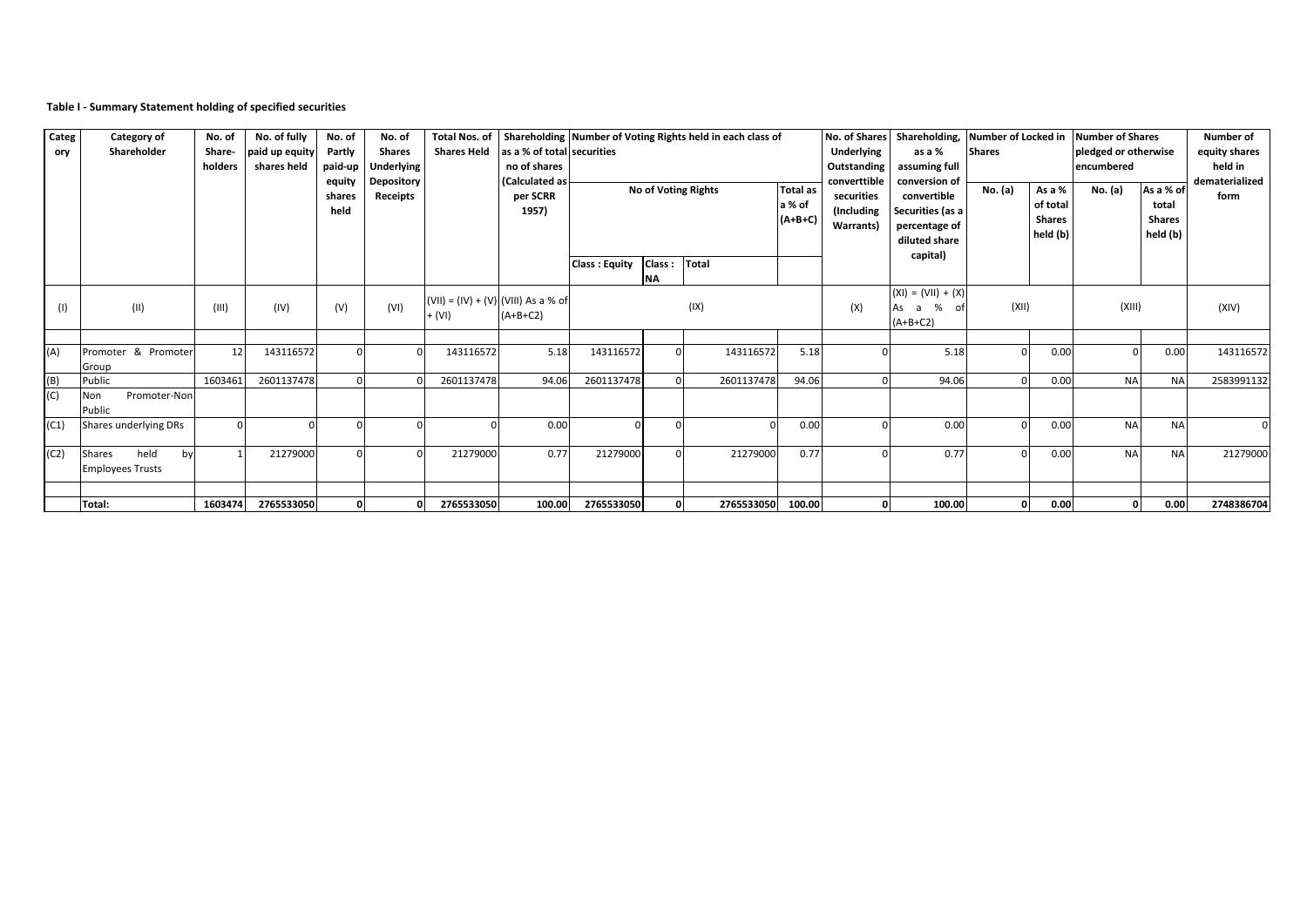#### **Table II - Statement showing shareholding pattern of the Promoter and Promoter Group**

|     | Category & Name of the<br>Shareholder                                              |                        | No. of<br>Share-<br>holders | No. of fully<br>paid up equity<br>shares held | Partly<br>paid-up<br>equity | Nos. of<br><b>Shares</b><br><b>Underlying</b> | Total No. of<br><b>Shares Held</b> | Shareholding % Number of Voting Rights held in each class of<br>Calculated as per securities<br><b>SCRR 1957)</b> |                      |                      |              |                                              | No. of Shares<br><b>Underlying</b><br>Outstanding  | a % assuming full Shares<br>conversion of                                     | Shareholding, as Number of Locked in |                                                 | <b>Number of Shares</b><br>pledged or otherwise<br>encumbered |                                                | Number of<br>equity shares<br>held in |  |  |                                            |       |  |        |  |       |
|-----|------------------------------------------------------------------------------------|------------------------|-----------------------------|-----------------------------------------------|-----------------------------|-----------------------------------------------|------------------------------------|-------------------------------------------------------------------------------------------------------------------|----------------------|----------------------|--------------|----------------------------------------------|----------------------------------------------------|-------------------------------------------------------------------------------|--------------------------------------|-------------------------------------------------|---------------------------------------------------------------|------------------------------------------------|---------------------------------------|--|--|--------------------------------------------|-------|--|--------|--|-------|
|     |                                                                                    |                        |                             |                                               | shares<br>held              | Depository<br>Receipts                        |                                    | As a % of<br>$(A+B+C2)$                                                                                           |                      | No. of Voting Rights |              | Total as a<br>% of Total<br>voting<br>rights | converttible<br>securities (Including<br>Warrants) | convertible<br>Securities (as a<br>percentage of<br>diluted share<br>capital) | No. (a)                              | As a % of<br>total<br><b>Shares</b><br>held (b) | No. (a)                                                       | As a % o<br>total<br><b>Shares</b><br>held (b) | dematerialized<br>form                |  |  |                                            |       |  |        |  |       |
|     |                                                                                    |                        |                             |                                               |                             |                                               |                                    |                                                                                                                   | Class: Equity Class: | <b>NA</b>            | <b>Total</b> |                                              |                                                    |                                                                               |                                      |                                                 |                                                               |                                                |                                       |  |  |                                            |       |  |        |  |       |
|     | (1)                                                                                | (II)                   | (III)                       | (IV)                                          | (V)                         | (VI)                                          | (VII)<br>$(IV+V+VI)$               | (VIII)                                                                                                            |                      | (IX)                 |              |                                              |                                                    |                                                                               |                                      |                                                 |                                                               |                                                |                                       |  |  | $(XI) = (VII) + (X) As$<br>a % of (A+B+C2) | (XII) |  | (XIII) |  | (XIV) |
| (1) | Indian                                                                             |                        |                             |                                               |                             |                                               |                                    |                                                                                                                   |                      |                      |              |                                              |                                                    |                                                                               |                                      |                                                 |                                                               |                                                |                                       |  |  |                                            |       |  |        |  |       |
| (a) | Individuals/Hindu<br>undivided<br>Family                                           |                        |                             |                                               |                             |                                               |                                    |                                                                                                                   |                      |                      |              |                                              |                                                    |                                                                               |                                      |                                                 |                                                               |                                                |                                       |  |  |                                            |       |  |        |  |       |
|     | Anil D. Ambani                                                                     | AADPA3703D             | $\overline{1}$              | 1859171                                       | $\Omega$                    |                                               | 1859171                            | 0.07                                                                                                              | 1859171              |                      | 1859171      | 0.07                                         | $\Omega$                                           | 0.07                                                                          |                                      |                                                 | $\Omega$                                                      |                                                | 1859171                               |  |  |                                            |       |  |        |  |       |
|     | Jai Anshul A Ambani                                                                | AJPPA3716P             |                             | 100                                           | $\Omega$                    |                                               | 100                                | 0.00                                                                                                              | 100                  |                      | 100          | 0.00                                         | $\Omega$                                           | 0.00                                                                          | $\Omega$                             | $\Omega$                                        | $\Omega$                                                      | $\mathbf 0$                                    | 100                                   |  |  |                                            |       |  |        |  |       |
|     | Jaianmol A. Ambani                                                                 | AJPPA3678N             | $\overline{1}$              | 1669759                                       | $\Omega$                    |                                               | 1669759                            | 0.06                                                                                                              | 1669759              |                      | 1669759      | 0.06                                         | $\Omega$                                           | 0.06                                                                          |                                      | $\Omega$                                        | $\Omega$                                                      | $\Omega$                                       | 1669759                               |  |  |                                            |       |  |        |  |       |
|     | Kokila D Ambani                                                                    | AACPA5346H             |                             | 4665847                                       | $\Omega$                    |                                               | 4665847                            | 0.17                                                                                                              | 4665847              |                      | 466584       | 0.17                                         |                                                    | 0.17                                                                          |                                      |                                                 | $\Omega$                                                      | $\Omega$                                       | 4665847                               |  |  |                                            |       |  |        |  |       |
|     | Tina A Ambani                                                                      | AAEPA2345Q             |                             | 1650832                                       |                             |                                               | 1650832                            | 0.06                                                                                                              | 1650832              |                      | 1650832      | 0.06                                         |                                                    | 0.06                                                                          |                                      |                                                 |                                                               |                                                | 1650832                               |  |  |                                            |       |  |        |  |       |
|     |                                                                                    |                        |                             |                                               |                             |                                               |                                    |                                                                                                                   |                      |                      |              |                                              |                                                    |                                                                               |                                      |                                                 |                                                               |                                                |                                       |  |  |                                            |       |  |        |  |       |
| (b) | Government/<br>State<br>Central<br>Government(s)                                   |                        |                             |                                               |                             |                                               |                                    | 0.00                                                                                                              |                      |                      |              | 0.00                                         |                                                    | 0.00                                                                          |                                      |                                                 | $\Omega$                                                      |                                                | $\Omega$                              |  |  |                                            |       |  |        |  |       |
|     | <b>Financial Institutions/Banks</b>                                                |                        | $\Omega$                    |                                               |                             |                                               |                                    | 0.00                                                                                                              |                      |                      |              | 0.00                                         |                                                    | 0.00                                                                          |                                      |                                                 |                                                               |                                                | $\mathbf 0$                           |  |  |                                            |       |  |        |  |       |
| (d) | Any Other                                                                          |                        |                             |                                               |                             |                                               |                                    |                                                                                                                   |                      |                      |              |                                              |                                                    |                                                                               |                                      |                                                 |                                                               |                                                |                                       |  |  |                                            |       |  |        |  |       |
|     | Reliance Capital Limited                                                           | AAACR5054J             | $\overline{1}$              | 29695295                                      | $\Omega$                    |                                               | 29695295                           | 1.07                                                                                                              | 29695295             |                      | 29695295     | 1.07                                         | $\Omega$                                           | 1.07                                                                          | $\Omega$                             |                                                 | $\Omega$                                                      | $\Omega$                                       | 29695295                              |  |  |                                            |       |  |        |  |       |
|     | Communications AAFCA5485R<br>Reliance<br>Enterprises Private Limited               |                        |                             | 10172                                         |                             |                                               | 10172                              | 0.00                                                                                                              | 10172                |                      | 10172        | 0.00                                         | $\Omega$                                           | 0.00                                                                          |                                      |                                                 | $\Omega$                                                      | 0.00                                           | 10172                                 |  |  |                                            |       |  |        |  |       |
|     | Reliance Ornatus Enterprises And AAFCA5471K<br>Ventures Private Limited            |                        |                             | 92000000                                      |                             |                                               | 92000000                           | 3.33                                                                                                              | 92000000             |                      | 9200000      | 3.33                                         |                                                    | 3.33                                                                          |                                      |                                                 |                                                               | 0.00                                           | 92000000                              |  |  |                                            |       |  |        |  |       |
|     | Telecom<br>Reliance<br>Private Limited                                             | Infrainvest AACCT7801R |                             | 66667                                         | $\Omega$                    |                                               | 66667                              | 0.00                                                                                                              | 66667                |                      | 66667        | 0.00                                         | $\Omega$                                           | 0.00                                                                          | $\Omega$                             |                                                 | $\Omega$                                                      |                                                | 66667                                 |  |  |                                            |       |  |        |  |       |
|     | Reliance Wind Turbine Installators AAFCA0854Q<br><b>Industries Private Limited</b> |                        |                             | 8498729                                       |                             |                                               | 8498729                            | 0.31                                                                                                              | 8498729              |                      | 8498729      | 0.31                                         |                                                    | 0.31                                                                          |                                      |                                                 | $\Omega$                                                      | 0.00                                           | 8498729                               |  |  |                                            |       |  |        |  |       |
|     | <b>Guruvas Commercials LLP</b>                                                     | AAJFG4385P             | $\overline{1}$              | 1500000                                       | $\Omega$                    |                                               | 1500000                            | 0.05                                                                                                              | 1500000              |                      | 150000       | 0.05                                         | $\mathbf{0}$                                       | 0.05                                                                          | $\Omega$                             | $\Omega$                                        | $\mathbf{0}$                                                  | $\Omega$                                       | 1500000                               |  |  |                                            |       |  |        |  |       |
|     | Dhwani Enterprises LLP                                                             | AAHFD5207B             | $\overline{1}$              | 1500000                                       | $\Omega$                    |                                               | 1500000                            | 0.05                                                                                                              | 1500000              |                      | 150000       | 0.05                                         | $\Omega$                                           | 0.05                                                                          | $\Omega$                             |                                                 | $\Omega$                                                      | $\Omega$                                       | 1500000                               |  |  |                                            |       |  |        |  |       |
|     | Sub-Total (A)(1)                                                                   |                        | 12                          | 143116572                                     | $\Omega$                    | n                                             | 143116572                          | 5.18                                                                                                              | 143116572            |                      | 143116572    | 5.18                                         | o                                                  | 5.18                                                                          | $\Omega$                             | 0.00                                            | $\mathbf{0}$                                                  | 0.00                                           | 143116572                             |  |  |                                            |       |  |        |  |       |
| (2) | Foreign                                                                            |                        |                             |                                               |                             |                                               |                                    |                                                                                                                   |                      |                      |              |                                              |                                                    |                                                                               |                                      |                                                 |                                                               |                                                |                                       |  |  |                                            |       |  |        |  |       |
| (a) | <b>Individuals</b><br>(Non-Resident<br>Individuals/ Foreign Individuals            |                        |                             | c                                             |                             |                                               |                                    | 0.00                                                                                                              |                      |                      |              | 0.00                                         |                                                    | 0.00                                                                          |                                      | 0.00                                            |                                                               | 0.00                                           | $\Omega$                              |  |  |                                            |       |  |        |  |       |
| (b) | Government                                                                         |                        | $\Omega$                    | $\Omega$                                      |                             |                                               |                                    | 0.00                                                                                                              |                      |                      |              | 0.00                                         |                                                    | 0.00                                                                          |                                      | 0.00                                            |                                                               | 0.00                                           | $\Omega$                              |  |  |                                            |       |  |        |  |       |
| (c) | <b>Institutions</b>                                                                |                        | $\Omega$                    | $\Omega$                                      | $\Omega$                    | $\Omega$                                      | $\Omega$                           | 0.00                                                                                                              | $\Omega$             |                      | $\Omega$     | 0.00                                         | $\Omega$                                           | 0.00                                                                          | $\Omega$                             | 0.00                                            | $\Omega$                                                      | 0.00                                           | $\overline{0}$                        |  |  |                                            |       |  |        |  |       |
|     |                                                                                    |                        |                             |                                               |                             |                                               |                                    |                                                                                                                   |                      |                      |              |                                              |                                                    |                                                                               |                                      |                                                 |                                                               |                                                |                                       |  |  |                                            |       |  |        |  |       |
| (d) | Foreign Portfolio Investor                                                         |                        | $\Omega$                    | $\Omega$                                      |                             |                                               |                                    | 0.00                                                                                                              |                      |                      |              | 0.00                                         |                                                    | 0.00                                                                          |                                      | 0.00                                            |                                                               | 0.00                                           | $\mathbf 0$                           |  |  |                                            |       |  |        |  |       |
|     |                                                                                    |                        |                             |                                               |                             |                                               |                                    |                                                                                                                   |                      |                      |              |                                              |                                                    |                                                                               |                                      |                                                 |                                                               |                                                |                                       |  |  |                                            |       |  |        |  |       |
| (e) | Any Other                                                                          |                        | $\Omega$                    | $\Omega$                                      |                             |                                               |                                    | 0.00                                                                                                              |                      |                      |              | 0.00                                         |                                                    | 0.00                                                                          |                                      | 0.00                                            |                                                               | 0.00                                           | $\Omega$                              |  |  |                                            |       |  |        |  |       |
|     |                                                                                    |                        | $\mathbf{0}$                |                                               | $\Omega$                    |                                               | $\Omega$                           | 0.00                                                                                                              | $\Omega$             |                      |              | 0.00                                         | $\Omega$                                           | 0.00                                                                          | $\Omega$                             | 0.00                                            | $\Omega$                                                      | 0.00                                           | 0.00                                  |  |  |                                            |       |  |        |  |       |
|     | Sub-Total (A)(2)<br><b>Total Shareholding of Promoter</b>                          |                        | 12                          | 143116572                                     |                             |                                               | 143116572                          | 5.18                                                                                                              | 143116572            |                      | 143116572    | 5.18                                         |                                                    | 5.18                                                                          |                                      | 0.00                                            |                                                               | 0.00                                           | 143116572                             |  |  |                                            |       |  |        |  |       |
|     | and<br>Promoter<br>Group<br>(A)=(A)(1)+(A)(2)                                      |                        |                             |                                               |                             |                                               |                                    |                                                                                                                   |                      |                      |              |                                              |                                                    |                                                                               |                                      |                                                 |                                                               |                                                |                                       |  |  |                                            |       |  |        |  |       |

Details of shares which remain unclaimed may be given here alongwith details such as number of shareholders outstanding shares held in demat/ unclaimed suspense account, voting which are frozen etc.

**Note:**

1. PAN would not be displayed on website of stock Exchange(s).

2. The term "Encumbrance" has the same meaning as assigned under regulation 28(3) of SEBI (Substantial Acquisition of shares and Takeovers) Regulations, 2011.<br>3. Represents the equity shares of the Company allotted to Sist **Scheme, SSTL is considered as PAC with the Promoters for the purpose of Securities and Exchange Board of India (SAST) Regulations, 2011.**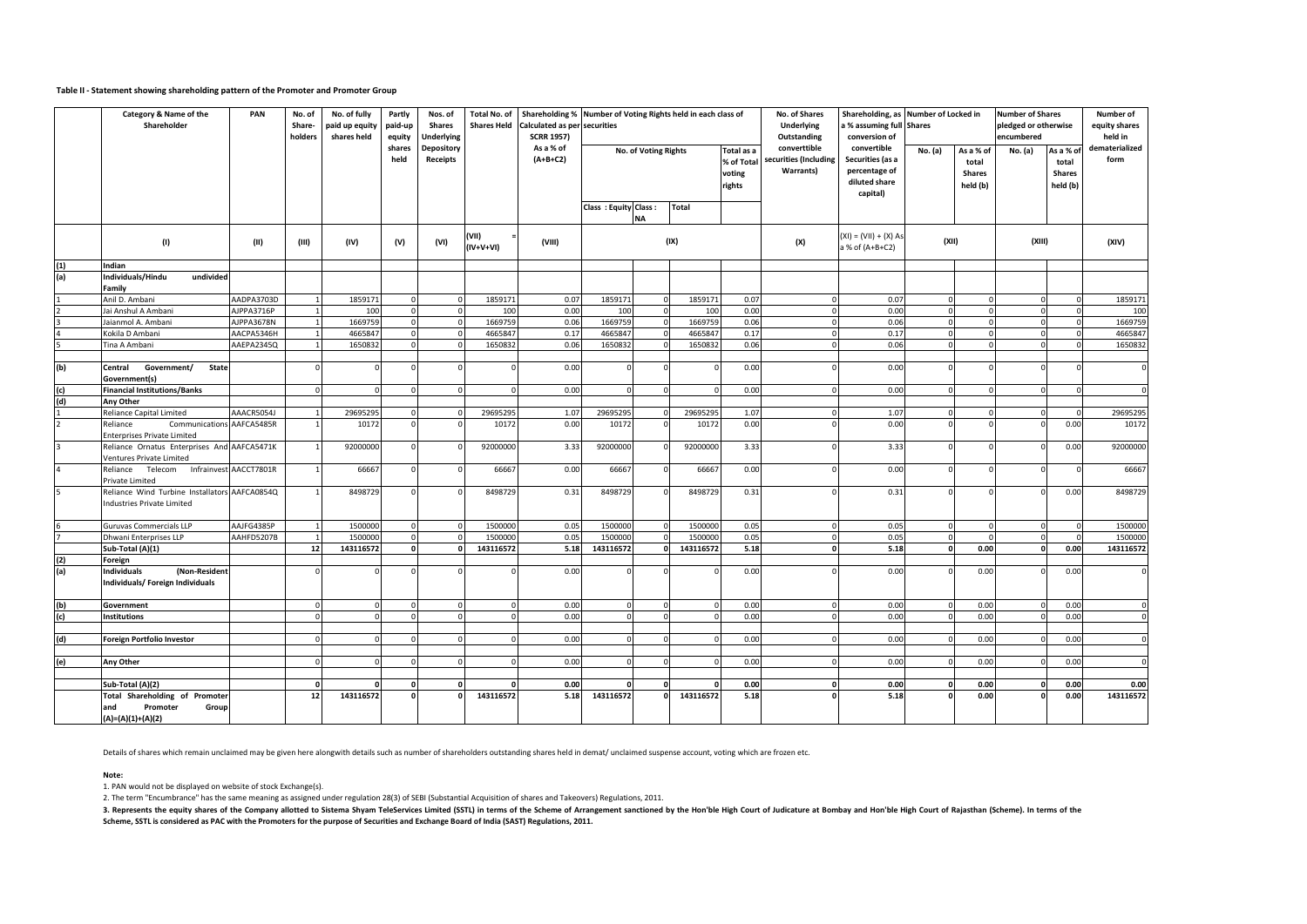#### **Table III - Statement showing shareholding pattern of the Public shareholder**

| Catego<br>ry | Category & Name of the Shareholder                 | PAN        | No. of<br>Share-<br>holders | No. of fully<br>paid up<br>equity shares | Partly paid-<br>up equity<br>shares held | No. of<br><b>Shares</b><br><b>Underlying</b> | <b>Total No. of</b><br><b>Shares Held</b> | ng %<br>calculated         | Shareholdi Number of Voting Rights held in each class of<br>securities |                          |            |                    | No. of Shares<br><b>Underlying</b><br>Outstanding | conversion of                            | Total Shareholding, Number of Locked in Shares<br>as a % assuming full (XII) |                                       |                        | <b>Number of Shares pledged</b><br>or otherwise encumbered<br>(XIII) |              |  |
|--------------|----------------------------------------------------|------------|-----------------------------|------------------------------------------|------------------------------------------|----------------------------------------------|-------------------------------------------|----------------------------|------------------------------------------------------------------------|--------------------------|------------|--------------------|---------------------------------------------------|------------------------------------------|------------------------------------------------------------------------------|---------------------------------------|------------------------|----------------------------------------------------------------------|--------------|--|
|              |                                                    |            |                             | held                                     |                                          | Depository<br>Receipts                       |                                           | as per<br><b>SCRR 1957</b> | No. of Voting Rights<br>Class: Equity Class:                           |                          | Total      | Total as<br>a % of | converttible<br>securities                        | convertible<br>Securities (as a          | No. (a)                                                                      | As a % of total<br><b>Shares held</b> | No. (Not<br>applicable | As a % of total<br>Shares held (not                                  | form         |  |
|              |                                                    |            |                             |                                          |                                          |                                              |                                           | As a % of<br>$(A+B+C2)$    |                                                                        | <b>NA</b>                |            | Total<br>voting    | (Including<br><b>Warrants)</b>                    | percentage of<br>diluted share           |                                                                              | (b)                                   | ) (a)                  | applicable) (b)                                                      |              |  |
|              |                                                    |            |                             |                                          |                                          |                                              |                                           |                            |                                                                        |                          |            | rights             |                                                   | capital)                                 |                                                                              |                                       |                        |                                                                      |              |  |
|              | (1)                                                | (II)       | (III)                       | (IV)                                     | (V)                                      | (VI)                                         | (VII)<br>(IV+V+VI)                        | (VIII)                     |                                                                        |                          | (IX)       |                    | (X)                                               | (XI) = (VII) + (X) As a<br>% of (A+B+C2) |                                                                              | (XII)                                 |                        | (XIII)                                                               | (XIV)        |  |
| (1)          | <b>Institutions</b>                                |            |                             |                                          |                                          |                                              |                                           |                            |                                                                        |                          |            |                    |                                                   |                                          |                                                                              |                                       |                        |                                                                      |              |  |
| (a)          | <b>Mutual Funds</b>                                |            | 27                          | 206756                                   |                                          |                                              | 206756                                    | 0.01                       | 206756                                                                 | $\Omega$                 | 206756     | 0.01               |                                                   | 0.01                                     |                                                                              | 0.00                                  | <b>NA</b>              | <b>NA</b>                                                            | 16505        |  |
| (b)          | <b>Venture Capital Funds</b>                       |            | $\Omega$                    |                                          |                                          |                                              |                                           | 0.00                       |                                                                        |                          |            | 0.00               |                                                   | 0.00                                     |                                                                              | 0.00                                  | <b>NA</b>              | <b>NA</b>                                                            |              |  |
| (c)          | <b>Alternate Investment Funds</b>                  |            | $\Omega$                    |                                          |                                          |                                              |                                           | 0.00                       |                                                                        |                          |            | 0.00               |                                                   | 0.00                                     |                                                                              | 0.00                                  | <b>NA</b>              | <b>NA</b>                                                            |              |  |
| (d)          | <b>Foreign Venture Capital Investors</b>           |            | $\mathbf{0}$                |                                          |                                          |                                              |                                           | 0.00                       |                                                                        |                          |            | 0.00               | $\Omega$                                          | 0.00                                     |                                                                              | 0.00                                  | <b>NA</b>              | <b>NA</b>                                                            |              |  |
| (e)          | <b>Foreign Portfolio Investors</b>                 |            | 6                           | 3929804                                  |                                          |                                              | 3929804                                   | 0.14                       | 3929804                                                                | $\Omega$                 | 3929804    | 0.14               | $\Omega$                                          | 0.14                                     |                                                                              | 0.00                                  | <b>NA</b>              | <b>NA</b>                                                            | 3929804      |  |
| (f)          | <b>Financial Institutions/Banks</b>                |            | 132                         | 271079                                   |                                          | $\Omega$                                     | 2710799                                   | 0.10                       | 271079                                                                 |                          | 271079     | 0.10               | $\Omega$                                          | 0.10                                     |                                                                              | 0.00                                  | <b>NA</b>              | <b>NA</b>                                                            | 2690000      |  |
| (g)          | <b>Insurance Companies</b>                         |            |                             | 125746708                                |                                          |                                              | 125746708                                 | 4.55                       | 125746708                                                              | $\Omega$                 | 125746708  | 4.55               | $\Omega$                                          | 4.55                                     |                                                                              | 0.00                                  | <b>NA</b>              | <b>NA</b>                                                            | 125746233    |  |
|              | Life Insurance Corporation of India                | AAACL0582H |                             | 119190552                                |                                          | $\Omega$                                     | 119190552                                 | 4.31                       | 11919055                                                               | $\Omega$                 | 119190552  | 4.31               | $\Omega$                                          | 4.31                                     |                                                                              | 0.00                                  | <b>NA</b>              | <b>NA</b>                                                            | 119190552    |  |
| (h)          | <b>Provident Funds/Pension Funds</b>               |            | $\Omega$                    |                                          |                                          |                                              | $\Omega$                                  | 0.00                       |                                                                        | $\Omega$                 |            | 0.00               | $\Omega$                                          | 0.00                                     |                                                                              | 0.00                                  | <b>NA</b>              | <b>NA</b>                                                            |              |  |
| (i)          | <b>Anv Other</b>                                   |            |                             |                                          |                                          |                                              | $\Omega$                                  | 0.00                       |                                                                        | $\Omega$                 |            | 0.00               | $\Omega$                                          | 0.00                                     |                                                                              | 0.00                                  | <b>NA</b>              | <b>NA</b>                                                            | $\Omega$     |  |
|              | (1) Foreign Institutional Investors (FII)          |            | 66                          | 49876                                    |                                          |                                              | 49876                                     | 0.00                       | 49876                                                                  | $\Omega$<br>$\mathbf{a}$ | 49876      | 0.00               | $\Omega$<br>$\mathbf{0}$                          | 0.00                                     |                                                                              | 0.00                                  | <b>NA</b>              | <b>NA</b>                                                            | 19116        |  |
|              | Sub Total (B)(1)                                   |            | 235                         | 132643943                                |                                          |                                              | 132643943                                 | 4.80                       | 132643943                                                              |                          | 132643943  | 4.80               |                                                   | 4.80                                     | 0.00                                                                         | 0.00                                  | <b>NA</b>              | <b>NA</b>                                                            | 132401658    |  |
| (2)          | Central<br>Government/State                        |            | 55                          | 802905                                   |                                          |                                              | 802905                                    | 0.03                       | 802905                                                                 |                          | 802905     | 0.03               |                                                   | 0.03                                     |                                                                              | 0.00                                  | <b>NA</b>              | <b>NA</b>                                                            |              |  |
|              | Government(s)/President of India                   |            |                             |                                          |                                          |                                              |                                           |                            |                                                                        |                          |            |                    |                                                   |                                          |                                                                              |                                       |                        |                                                                      |              |  |
|              | Sub Total (B)(2)                                   |            | 55                          | 802905                                   |                                          |                                              | 802905                                    | 0.03                       | 802905                                                                 | o                        | 802905     | 0.03               | $\mathbf{0}$                                      | 0.03                                     |                                                                              | $\mathbf{0}$                          | <b>NA</b>              | <b>NA</b>                                                            | 0            |  |
| (3)          | <b>Non-Institutions</b>                            |            |                             |                                          |                                          |                                              |                                           |                            |                                                                        |                          |            |                    |                                                   |                                          |                                                                              |                                       |                        |                                                                      |              |  |
| (a)          | i.Individual shareholders holding nominal          |            | 1580120                     | 1326446631                               |                                          |                                              | 1326446631                                | 47.96                      | 132644663                                                              |                          | 1326446631 | 47.96              |                                                   | 47.96                                    |                                                                              | 0.00                                  | <b>NA</b>              | <b>NA</b>                                                            | 1314433046   |  |
|              | share capital up to Rs.2 lakhs                     |            |                             |                                          |                                          |                                              |                                           |                            |                                                                        |                          |            |                    |                                                   |                                          |                                                                              |                                       |                        |                                                                      |              |  |
|              | ii.Individual shareholders holding nominal         |            | 6741                        | 961646338                                |                                          |                                              | 961646338                                 | 34.77                      | 961646338                                                              |                          | 961646338  | 34.77              |                                                   | 34.77                                    |                                                                              | 0.00                                  | <b>NA</b>              | <b>NA</b>                                                            | 959186625    |  |
|              | share capital in excess of Rs. 2 Lakhs             |            |                             |                                          |                                          |                                              |                                           |                            |                                                                        |                          |            |                    |                                                   |                                          |                                                                              |                                       |                        |                                                                      |              |  |
|              |                                                    |            |                             |                                          |                                          |                                              |                                           |                            |                                                                        |                          |            |                    |                                                   |                                          |                                                                              |                                       |                        |                                                                      |              |  |
|              | RUDRAPRATAP NARAIN SINGH                           | ABKPS1526N |                             | 30000000                                 |                                          |                                              | 30000000                                  | 1.08                       | 30000000                                                               |                          | 3000000    | 1.08               |                                                   | 1.08                                     |                                                                              | 0.00                                  | <b>NA</b>              | <b>NA</b>                                                            | 30000000     |  |
|              | MITHLESH SINGH                                     | ABKPS1527P |                             | 45100000                                 |                                          |                                              | 45100000                                  | 1.63                       | 45100000                                                               |                          | 4510000    | 1.63               |                                                   | 1.63                                     |                                                                              | 0.00                                  | <b>NA</b>              | <b>NA</b>                                                            | 45100000     |  |
| (b)          | <b>NBFCs Registered with RBI</b>                   |            |                             | 138232                                   |                                          |                                              | 138232                                    | 0.00                       | 138232                                                                 | $\Omega$                 | 138232     | 0.00               | $\Omega$                                          | 0.00                                     |                                                                              | 0.00                                  | <b>NA</b>              | <b>NA</b>                                                            | 138232       |  |
| (c)          | <b>Employee Trusts</b>                             |            | $\mathbf{0}$                |                                          |                                          | $\Omega$                                     |                                           | 0.00                       |                                                                        | $\Omega$                 |            | 0.00               | $\Omega$                                          | 0.00                                     |                                                                              | 0.00                                  | <b>NA</b>              | <b>NA</b>                                                            | $\mathbf{0}$ |  |
| (d)          | <b>Depositories</b><br>(Holding<br><b>Overseas</b> |            |                             |                                          |                                          |                                              |                                           | 0.00                       |                                                                        |                          |            | 0.00               |                                                   | 0.00                                     |                                                                              | 0.00                                  | <b>NA</b>              | <b>NA</b>                                                            |              |  |
|              | DRs)(Balancing figure)                             |            |                             |                                          |                                          |                                              |                                           |                            |                                                                        |                          |            |                    |                                                   |                                          |                                                                              |                                       |                        |                                                                      |              |  |
| (e)          | Any Other)                                         |            |                             |                                          |                                          |                                              |                                           |                            |                                                                        |                          |            |                    |                                                   |                                          |                                                                              |                                       |                        |                                                                      |              |  |
|              | <b>TRUSTS</b>                                      |            | 167                         | 496268                                   |                                          |                                              | 496268                                    | 0.02                       | 496268                                                                 | $\overline{0}$           | 496268     | 0.02               | $\Omega$                                          | 0.02                                     |                                                                              | 0.00                                  | <b>NA</b>              | <b>NA</b>                                                            | 486580       |  |
|              | NON RESIDENT INDIANS                               |            | 13355                       | 58403059                                 |                                          |                                              | 58403059                                  | 2.11                       | 58403059                                                               | $\overline{0}$           | 58403059   | 2.11               | $\Omega$                                          | 2.11                                     |                                                                              | 0.00                                  | <b>NA</b>              | <b>NA</b>                                                            | 57041113     |  |
|              | <b>CLEARING MEMBERS</b>                            |            | 136                         | 10004629                                 |                                          |                                              | 10004629                                  | 0.36                       | 10004629                                                               |                          | 10004629   | 0.36               | $\Omega$                                          | 0.36                                     |                                                                              | 0.00                                  | <b>NA</b>              | <b>NA</b>                                                            | 10004629     |  |
|              | <b>BODIES CORPORATES</b>                           |            |                             |                                          |                                          |                                              |                                           |                            |                                                                        |                          |            |                    |                                                   |                                          |                                                                              |                                       |                        |                                                                      |              |  |
|              | <b>DOMESTIC</b>                                    |            | 2629                        | 88341020                                 |                                          |                                              | 88341020                                  | 3.19                       | 88341020                                                               |                          | 88341020   | 3.19               |                                                   | 3.19                                     |                                                                              | 0.00                                  | <b>NA</b>              | <b>NA</b>                                                            | 88103716     |  |
|              | <b>OVERSEAS</b>                                    |            | 13                          | 20220                                    |                                          |                                              | 20220                                     | 0.00                       | 20220                                                                  |                          | 20220      | 0.00               | $\Omega$                                          | 0.00                                     |                                                                              | 0.00                                  | <b>NA</b>              | <b>NA</b>                                                            | 1300         |  |
|              | <b>IEPF Account</b>                                |            | $\mathbf{1}$                | 2219423                                  | $\Omega$                                 |                                              | 22194233                                  | 0.80                       | 2219423                                                                |                          | 22194233   | 0.80               | $\mathbf 0$                                       | 0.80                                     |                                                                              | 0.00                                  | <b>NA</b>              | <b>NA</b>                                                            | 22194233     |  |
|              | Sub Total (B)(3)                                   |            | 1603171                     | 2467690630                               | $\Omega$                                 | $\mathbf{0}$                                 | 2467690630                                | 89.23                      | 2467690630                                                             |                          | 2467690630 | 89.23              | $\mathbf{o}$                                      | 89.23                                    |                                                                              | 0.00                                  | <b>NA</b>              | <b>NA</b>                                                            | 2451589474   |  |
|              | Public<br>Shareholding (B)<br>Total                |            | 1603461                     | 2601137478                               |                                          |                                              | 2601137478                                | 94.06                      | 2601137478                                                             |                          | 2601137478 | 94.06              | $\sqrt{2}$                                        | 94.06                                    |                                                                              | $\Omega$                              | <b>NA</b>              | <b>NA</b>                                                            | 2583991132   |  |
|              | $(B)(1)+(B)(2)+(B)(3)$                             |            |                             |                                          |                                          |                                              |                                           |                            |                                                                        |                          |            |                    |                                                   |                                          |                                                                              |                                       |                        |                                                                      |              |  |

Sistema Shyam TeleServices Limited (SSTL) Shareholding included in Domestic Bodies Corporates (No. and %) : 0 - 0%

Details of shares which remain unclaimed may be given here along with details such as number of shareholders, outstanding shares held in demat/ unclaimed suspense account, voting righrs which are frozen etc. : 233 No. of S Unclaimed Suspense Account" and the voting rights on the shares outstanding shall remain frozen till the rightful owner of such shares claims the shares.

**Note:** (1) PAN would not be displayed on website of stock exchange(s)

(2) The above format needs to be disclosed along with the name of following persons:

Institutions/ Non Institutions holding more than 1% of total number of shares

(3) W.r.t. the information pertaining to Depository Receipts, the same may be dislcosed in the respective columns to the extent information available and the balance to be disclosed as held by custodian.